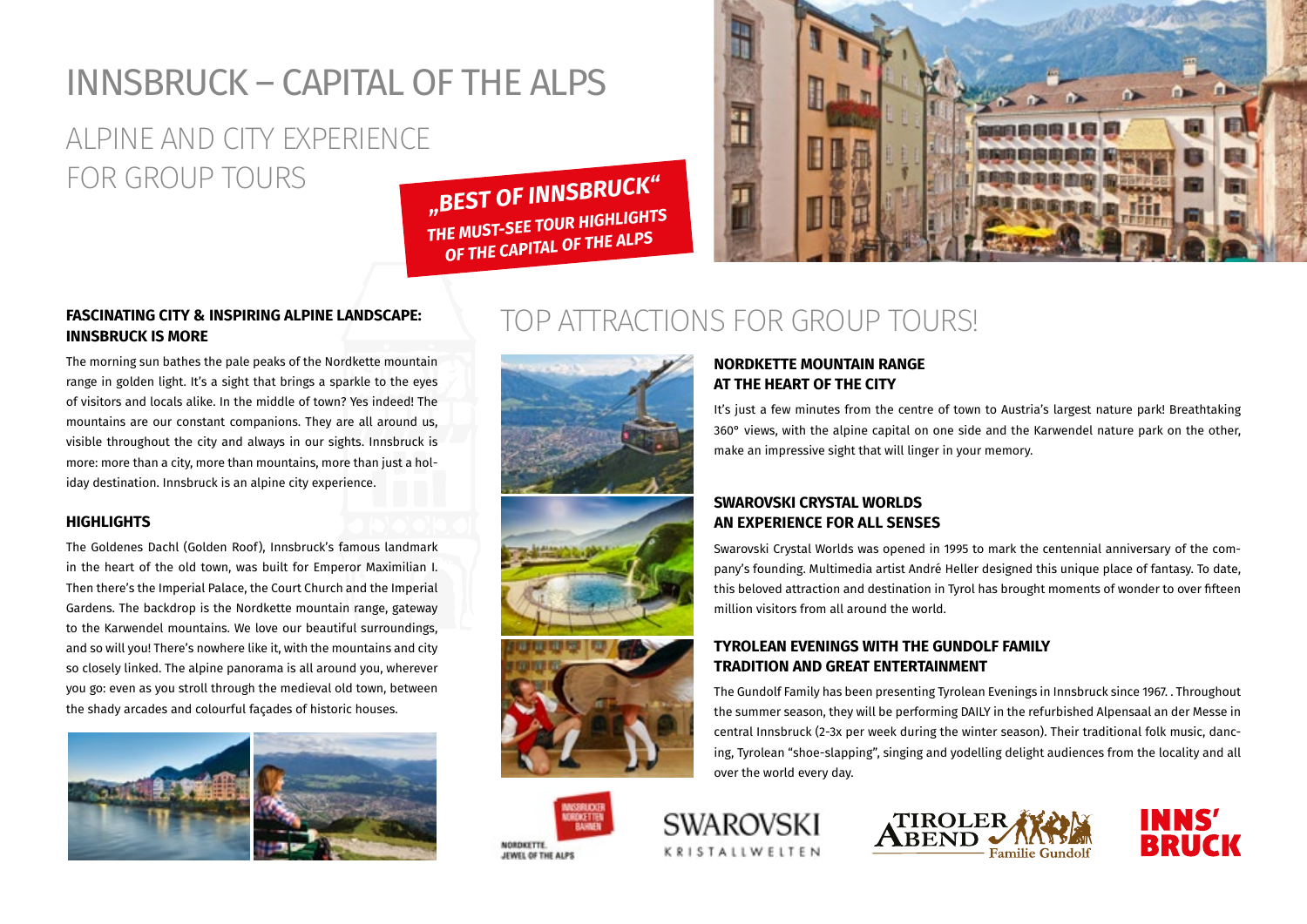## NORDKETTE – THE MOUNTAIN RANGE AT THE HEART OF THE CITY



They are just a few minutes from the centre of town to Austria's largest nature park! The breathtaking 360° views from here make a lasting impression, with the alpine capital on one side and the Karwendel nature park on the other.

The stylish, modern Hungerburgbahn funicular railway takes you straight from the centre of town, via the Alpenzoo if you wish – a favourite with families – and up to the Hungerburg in just eight minutes. There, just across Hermann-Buhl-Platz, named after the world-famous Austrian mountaineer, the journey continues up to the Seegrube at 1905 metres, where you can watch daring mountain sportsmen in summer and winter alike. The Seegrube Perspektivenweg (Path of Perspectives) forms an enchanting walk featuring multi-award-winning architecture and a range of viewing platforms where you can linger and look out over the Inn valley.

"Top of Innsbruck", from the 2300-metre Hafelekar station, offers panoramic views and a spectacular way to experience nature, and is easily accessible to anyone thanks to the direct link to the city. Visitors to the Nordkette mountains may even catch a glimpse of some elusive wildlife, but for an unforgettable sight, the unique panorama of the city and mountains is really everything you could wish for.



#### **PARTNER TRADE RATES FOR GROUP TOURS – SUMMER 2022**

Prices are valid until 6 November 2022 and for groups of 11 or more, for return journeys. 20% reduction for online bookings or when paying on site. 10% reduction for invoiced bookings. Online discount code can be obtained by contacting sales@nordkette.com

| Adults*                                | <b>Full price</b> | 20% discount |
|----------------------------------------|-------------------|--------------|
| Innsbruck-Hafelekar / Top of Innsbruck | € 42.00           | € 33.60      |
| Alpenzoo Kombi-ticket**                | € 17.00           | € 13.60      |
| Innsbruck-Hungerburg                   | € 10.90           | € 8.70       |

#### **Free parking for coaches at the Hofgarten**

For groups of 20 or more people (excluding driver and tour guide) the parking fee (currently €25 per bus for each calendar day) will be reimbursed at the kiosk in the coach parking area.

Prices for seniors/young people/children on request \*\* Alpenzoo Kombi-ticket includes the Hungerburgbahn trip and admission to the Alpenzoo



#### **CONTACT**

INNSBRUCKER NORDKETTENBAHNEN BETRIEBS GMBH Rennweg 3 6020 Innsbruck / Austria

Tel. +43 512 293344 Fax. +43 512 293344 – 523 Email: sales@nordkette.com www.nordkette.com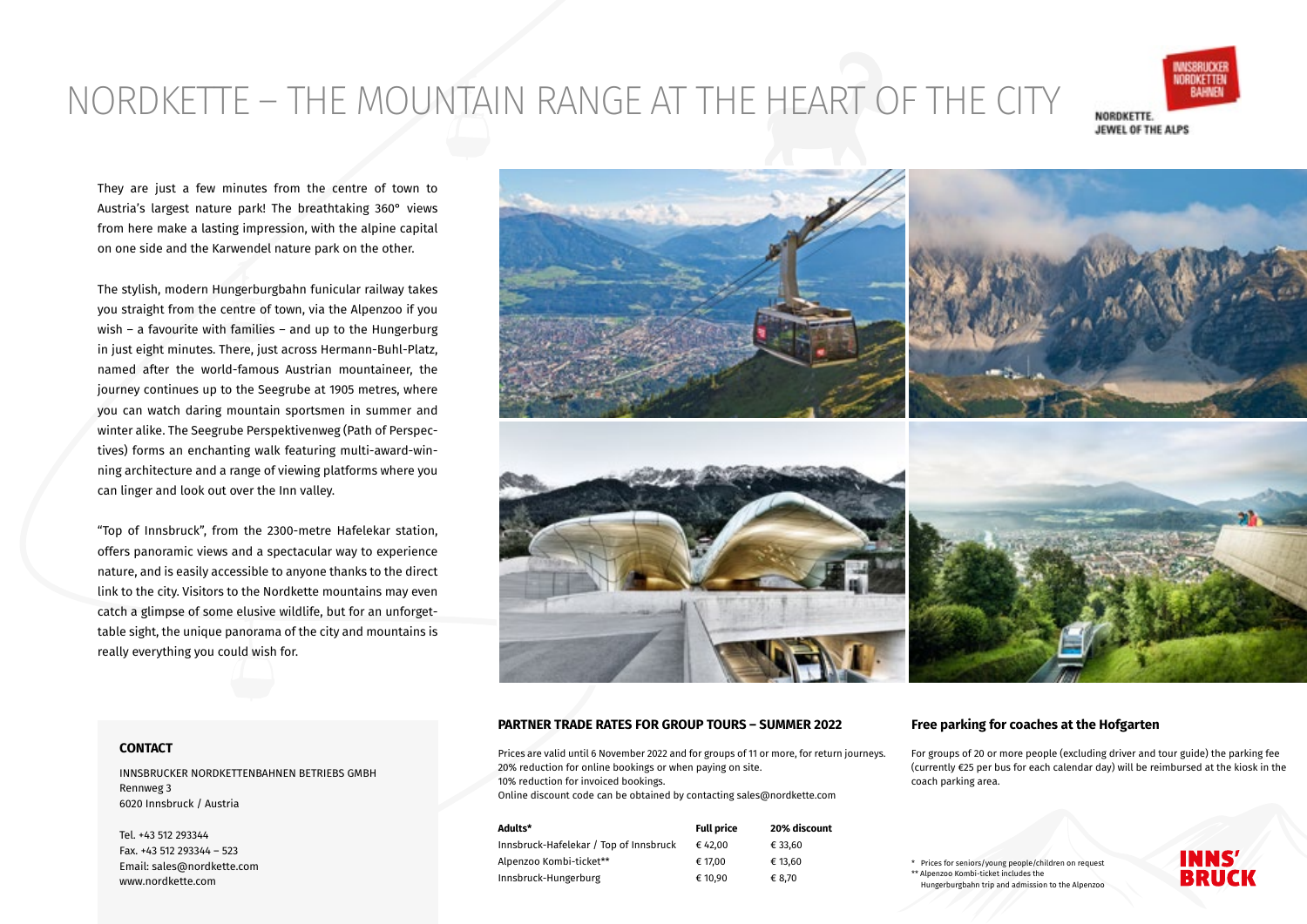# SWAROVSKI CRYSTAL WORLDS – AN EXPERIENCE FOR ALL SENSES





#### **PARTNER RATES FOR GROUP TOURS – SUMMER 2022**

Prices are valid until 31 December 2022 and for groups of 10 or more. Enquiries to reservations.kristallwelten@swarovski.com

| Adults                             | <b>Standard price</b> | <b>Group price</b> |
|------------------------------------|-----------------------|--------------------|
| Admission Swarovski Crystal Worlds | € 19.00               | € 13.00            |
| Audio guide with headphones        | € 2.00                | € 1.00             |

#### **Highlights in brief**

- $\rightarrow$  Art entertainment haute cuisine shopping
- → Experience packages for groups
- → Tyrol's most popular visitor attraction
- → Open all year round with seasonal special events
- → Group prices & group menus
- → Coach parking and services for drivers and tour guides

Swarovski Crystal Worlds in Wattens, the birthplace of the Swarovski company, opened in 1995 and is one of the most popular attractions in the whole of Austria. Over the last 25 years, the green Giant with sparkling crystal eyes has welcomed over 15 million visitors from all over the world. Attractive rates and special offers for groups make this a favourite destination for group tours.

There are 17 Chambers of Wonder for visitors to explore here. "The Art of Performance" is one of the great highlights. The Chamber of Wonder presents itself as a true homage to Hollywood and shows original outfits by Elton John, Cher, Katy Perry, Dita von Teese and many more. An audio guide provides visitors with fascinating insights into the installations.

The extensive outdoor area is spectacular too. The Crystal Cloud, with its 800,000 crystals, is an unmistakable highlight, glittering above the Mirror Pool. The black-and-white Carousel, set with 15 million Swarovski crystals, creates a playful atmosphere. And the shopping experience at Swarovski Crystal Worlds is in a class of its own: here in one of the largest Swarovski Stores in the world; there is an enormous range of products made from and with crystal.

Meals and refreshments are available at Daniels Kristallwelten, the award-winning restaurant and café on the premises of Swarovski Crystal Worlds. The menu offers a wide range of options, from simple snacks to multi-course haute cuisine. Sweet treats from the in-house patisserie are the perfect complement.

#### **CONTACT**

Swarovski Kristallwelten Kristallweltenstraße 1 6112 Wattens / Austria Tel.: +43 5224 51080 E-Mail: reservations.kristallwelten@swarovski.com swarovski.com/kristallwelten

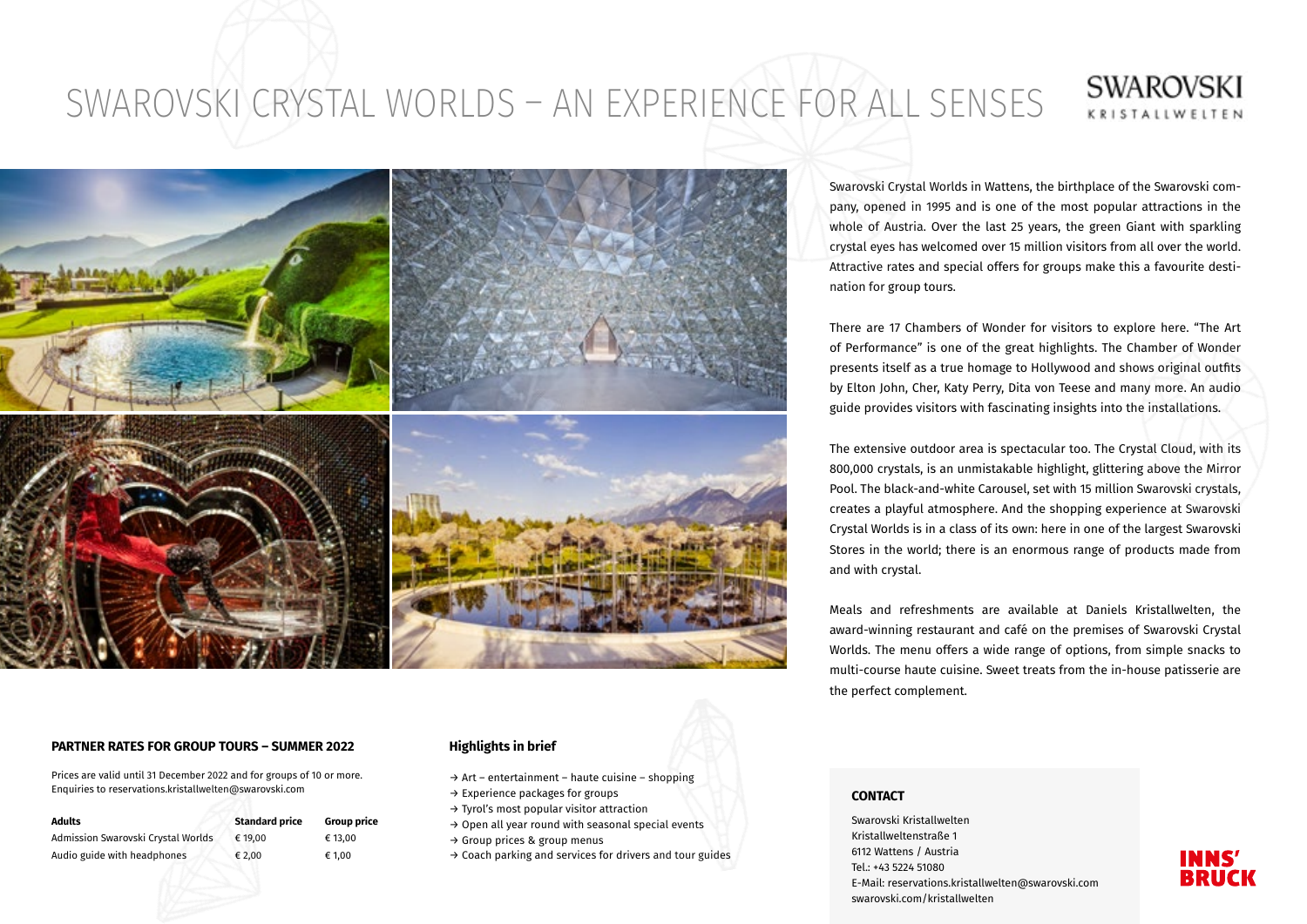## TYROLEAN EVENINGS WITH THE GUNDOLF FAMILY



#### **TOP TRADITIONAL FOLK SHOW IN THE NEW ALPENSAAL AN DER MESSE**

The popular Tyrolean Evenings presented by the Gundolf Family are well established as one of the best traditional shows in the whole Alpine region, and have been entertaining visitors to Tyrol for more than 50 years now.

The programme includes Tyrolean folk music performed on a wide variety of instruments, show sets, traditional dancing and singing. The Gundolf Family demonstrates every day that traditional culture and top entertainment can go hand in hand!

This is the ideal opportunity to enrich your stay in Innsbruck with some musical entertainment in the best local tradition – now performing exclusively in the new ALPENSAAL AN DER MESSE in the centre of Innsbruck. The new venue is close to the central "Hofgarten" bus terminal, from where it is easily accessible on foot. Customer coaches can park there FREE from 18:00/6 p.m. to 22:00/10 p.m.! On request the Gundolf Family can also provide group menus and evening transfers as an extra for very reasonable prices.



#### **PARTNER RATES FOR GROUP TOURS – SUMMER 2022**

Prices are valid from 1 May 2022 and for groups of 15 or more. Enquiries to office@tirolerabend.info

| <b>PRICES PER PERSON incl. 1 drink*</b> |         | <b>TYROLEAN EVENING DINNER &amp; SHOW***</b> |
|-----------------------------------------|---------|----------------------------------------------|
| Standard price (adults)**               | € 33.00 | € 55.00                                      |
| Groups of 15 or more (adults)           | € 25.00 | € 42.00                                      |
| Children aged 6-14 (0-5 free)           | € 10,00 | € 20,00                                      |

- \* Price includes 1 drink: 0.5l beer, 0.25l wine or 0.25l soft drink
- \*\* Official retail price, youth/student prices on request
- \*\*\* Dinner (3-course menu) is available either at 19:00/7 p.m., before the Tyrolean Evening show, or during the show, starting at 20:30/8:30 p.m.
- **Venue:** ALPENSAAL an der Messe Innsbruck, Kapuzinergasse 11, 6020 Innsbruck (Entrance is round the corner in Ing.–Etzel–Straße)
- **Time:** Show starts at 20:30/8.30 p.m. (ending around 22:00/ 10 p.m.) Dinner available either at 19:00/7 p.m., before the show, or at 20:30/8.30 p.m., during the show
- **Dates:** Daily from May to October; Wednesdays and Saturdays from November to April. Additional performances may be arranged for groups on request. For current performance schedule, see www.tirolerabend.info/tickets



#### **CONTACT**

Tiroler Abend Familie Gundolf ALPENSAAL an der Messe Innsbruck / Austria

Tel. +43-512-263 263 Fax +43-512-263 263-4 office@tirolerabend.info www.tirolerabend.info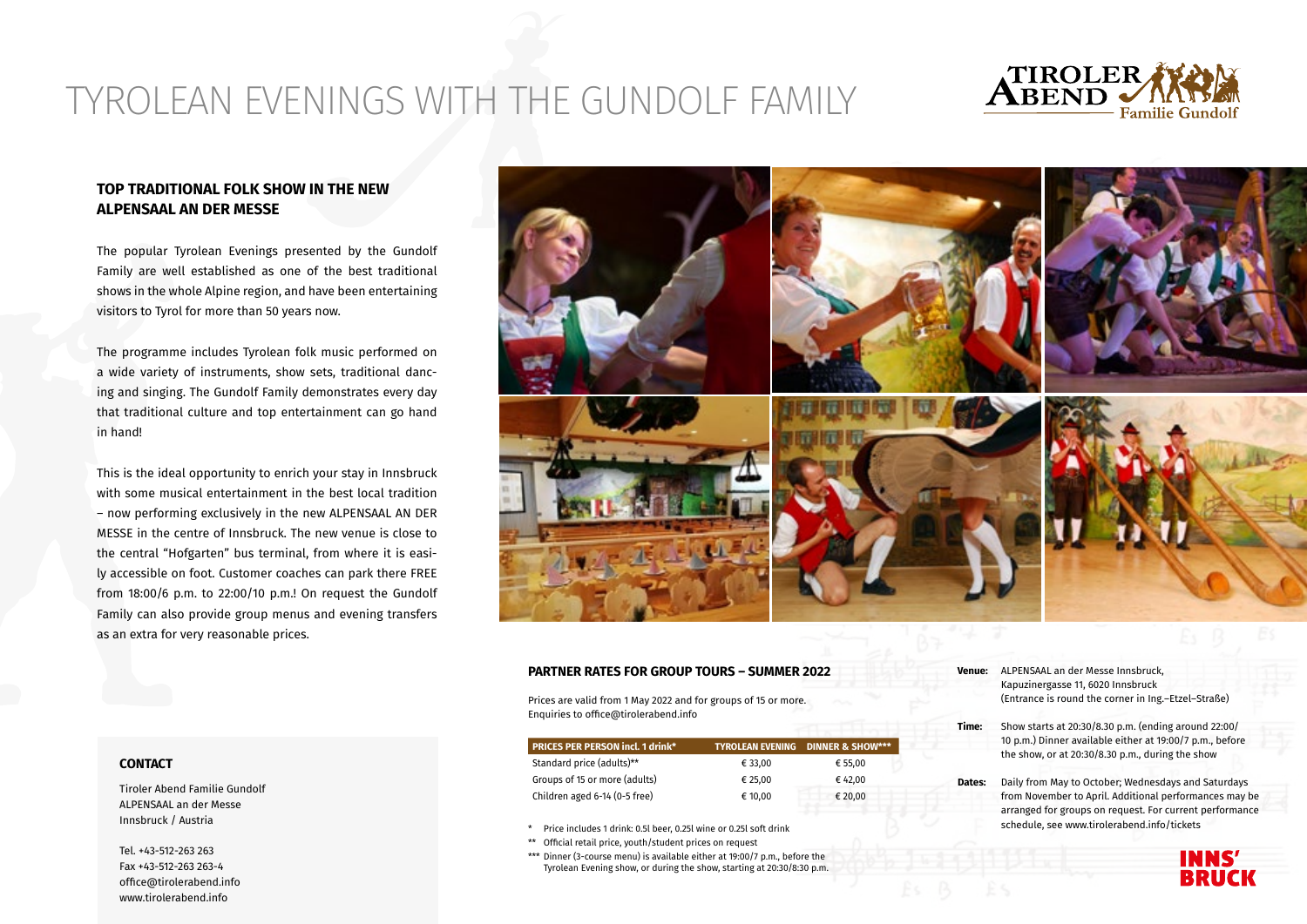### **INNS'<br>BRUCK** YOUR PERFECT DAY TRIP TO INNSBRUCK SUGGESTED PROGRAMME FOR A FASCINATING ALPINE CITY EXPERIENCE

The morning is devoted to visiting **SWAROVSKI CRYSTAL WORLDS** in WATTENS. A true wonderland of fantasy awaits you in 17 unique Chambers of Wonder, with cool temperatures and real snow to one of the most spectacular mirror installations by Yayoi Kusama. Guests can also look forward to glamorous moments when a newly opened Chamber of Wonder spreads a real Hollywood feeling. To date, this popular destination in Tyrol has delighted more than 15 million visitors from all over the world.

The shopping experience in the Swarovski Crystal Worlds is in a class of its own: in one of the largest Swarovski stores worldwide, there is an enormous range of products made from and with crystal. For Lunch, we suggest the restaurant "Daniels Kristallwelten" in Wattens or a drive to Innsbruck, where numerous restaurants for organized group menus or individual catering for guests are available.

After lunch, you can take a ride up the **NORDKETTE**, leaving from "Congress" station in central Innsbruck. In just 30 minutes, three spectacular funicular railways take you to the "Top of Innsbruck", at 2300 metres on the Hafelekar. There you will enjoy impressive views over the city of Innsbruck on one side, and the

Karwendel nature park on the other. The direct transport link to the city means this mountaintop viewpoint is easily accessible to anyone, offering a unique panorama of the city and mountains that is really everything you could wish for. The unspoilt landscape of the Karwendel nature park, surrounded by mountain peaks as far as the eye can see, will give you an unforgettable feeling of goosebumps. Gazing down on the city will make you want to explore it in more detail once you get back down the mountains. After your visit to the Nordkette, a tour of the historic town centre is the perfect way to continue your alpine city experience.

And when you have finished strolling around the town, you can round off your day in Innsbruck at a **TYROLEAN EVENING WITH THE GUNDOLF**  FAMILY, in the new, rustic-style ALPENSAAL an der Messe in central Innsbruck. The Gundolf Family presents top-quality traditional entertainment, with folk music, Tyrolean dancing and "shoe-slapping", singing and yodelling. A three-course dinner menu is also available at additional cost, and can be booked for either 19:00/7 p.m., before the show, or from 20:30/8.30 p.m., during the performance. The Tyrolean show programme from the Gundolf Family is one of the best traditional entertainments in the entire Alpine region, and the perfect way to round off your Innsbruck experience!